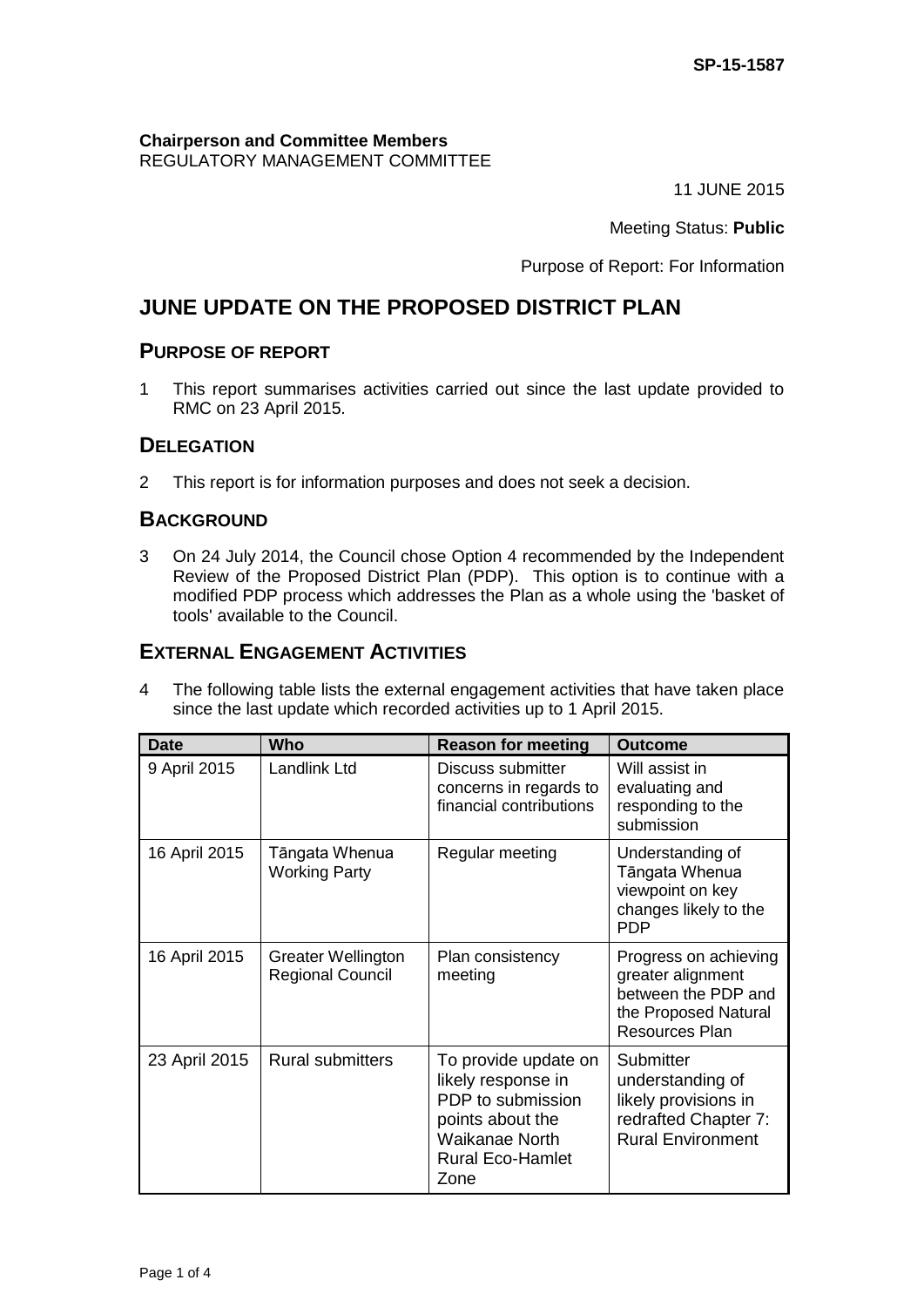| <b>Date</b>       | Who                                                              | <b>Reason for meeting</b>                                                                                                                                                                                                               | <b>Outcome</b>                                                                                                                                                           |
|-------------------|------------------------------------------------------------------|-----------------------------------------------------------------------------------------------------------------------------------------------------------------------------------------------------------------------------------------|--------------------------------------------------------------------------------------------------------------------------------------------------------------------------|
| 23 April 2015     | Maypole<br><b>Environmental Ltd</b>                              | To discuss Isthmus<br>(landscape<br>architects)<br>assessment of<br>outstanding natural<br>landscape and<br>special amenity<br>landscape areas on<br>the Maypole's<br>property at Ngarara<br>Road, in response to<br>Maypole submission | Better understanding<br>between Isthmus and<br>Maypole about the<br>issues relating to the<br>mapping of<br>landscape areas on<br>the submitter's<br>property in the PDP |
| 30 April 2015     | Te Ātiawa ki<br>Whakarongotai<br><b>Charitable Trust</b>         | To discuss waahi tapu<br>matters                                                                                                                                                                                                        | Will assist in<br>responding to matters<br>raised in submissions                                                                                                         |
| 1 & 8 May<br>2015 | Submitter                                                        | Discuss key<br>submission concerns,<br>whole of plan<br>integration/<br>coordination process,<br>and release of the<br><b>PDP Submitter</b><br>Engagement Version.                                                                      | Will assist in<br>evaluating and<br>responding to the<br>submission. Will also<br>assist in the process<br>for finalising the<br>Submitter<br><b>Engagement Version</b>  |
| 5 May 2015        | Paraparaumu town<br>centre landowner (St<br>Heliers Capital Ltd) | Update on Council's<br>town centres project<br>and PDP progress                                                                                                                                                                         | Will assist in<br>evaluating and<br>responding to the<br>submission, and will<br>aid further discussions<br>in regards to future<br>town centre projects.                |
| 14 May 2015       | <b>Rural Issues Pilot</b><br>Group                               | To discuss feedback<br>on the landscape<br>architects' review of<br>the Tararua<br><b>Outstanding Natural</b><br>Landscapes notation.                                                                                                   | Part of an ongoing<br>process of working<br>with these submitters.                                                                                                       |
| 19 & 20 May       | <b>Rural Issues Pilot</b><br>Group                               | Site visits by<br>ecologists to three<br><b>Pilot Group properties</b>                                                                                                                                                                  | Will assist in<br>preparing a technical<br>report responding to<br>the submissions and<br>recommending any<br>changes to the extent<br>of the ecological sites.          |
| 21 May 2015       | Submitter with flood<br>hazard issue                             | Follow on from<br>previous meeting -<br>further discussion of<br>flood hazard<br>methodology                                                                                                                                            | Will assist in<br>preparing a technical<br>report responding to<br>the submissions                                                                                       |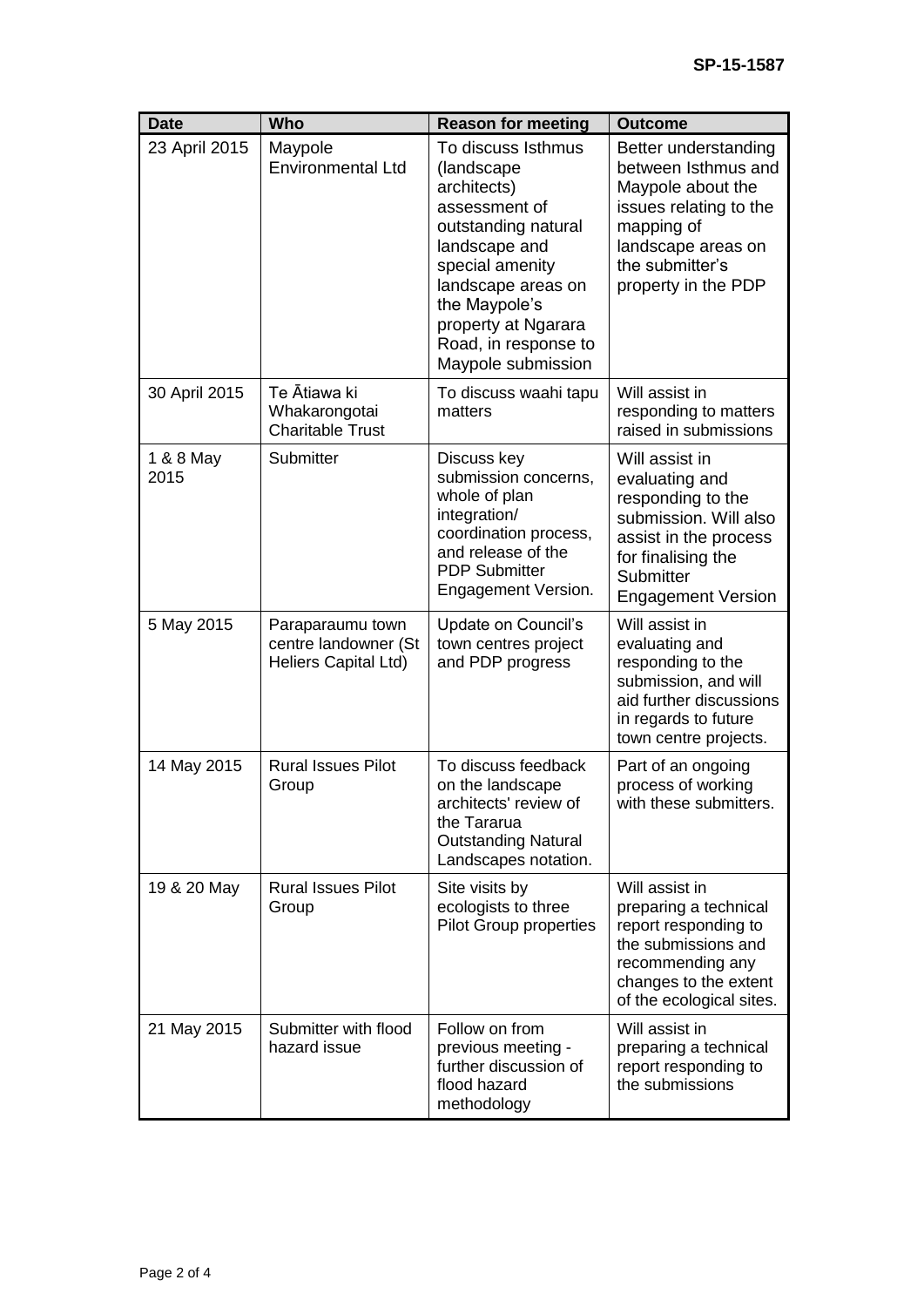| <b>Date</b> | Who                                                            | <b>Reason for meeting</b> | <b>Outcome</b>                                                                     |
|-------------|----------------------------------------------------------------|---------------------------|------------------------------------------------------------------------------------|
| 29 May 2015 | Submitters with site<br>specific flood hazard<br><i>issues</i> | Site visits               | Will assist in<br>preparing a technical<br>report responding to<br>the submissions |

## **INTERNAL ACTIVITIES**

- 5 The key internal activities undertaken by staff since the last update include:
	- Participation in Town Centres and Connectors meetings to ensure coordination with the PDP.
	- Continuation of internal and external review of redrafted chapters. Internal review is by the Resource Consents team. External review includes a planning review by Sylvia Allan (consultant planner) and a legal review by the Council's lawyers (Simpson Grierson).
	- Continued work with the Council's GIS team to PDP planning maps in response to submissions and also to improve the presentation of the maps for the Submitter Engagement Version.
	- Integration work to address 'whole of plan matters' and ensure consistent approach to key issues across the PDP.
	- Preparation of an engagement plan for the next phase ie release of the Submitter Engagement Version of the PDP.
	- Detailed project planning on the logistics of production and publication of the Submitter Engagement Version.

## **SUBMITTER ENGAGEMENT VERSION**

6 The Council will receive a full briefing on 2 June about the Submitter Engagement Versions and the process for its release on 15 June.

#### **CONSIDERATIONS**

#### Policy considerations

7 There are no policy considerations that need to be referenced.

#### Legal considerations

8 There are no legal considerations that need to be referenced. As noted above, the Council's solicitors, Simpson Grierson, are providing legal input into the preparation of the Submitter Engagement Version of the PDP.

#### Financial considerations

9 Costs to date are within budget for the 2014/15 financial year.

#### Implementation plan update

10 The timeline has been adjusted to allow an additional two works for internal work on the Submitter Engagement Version prior to making available to submitters.